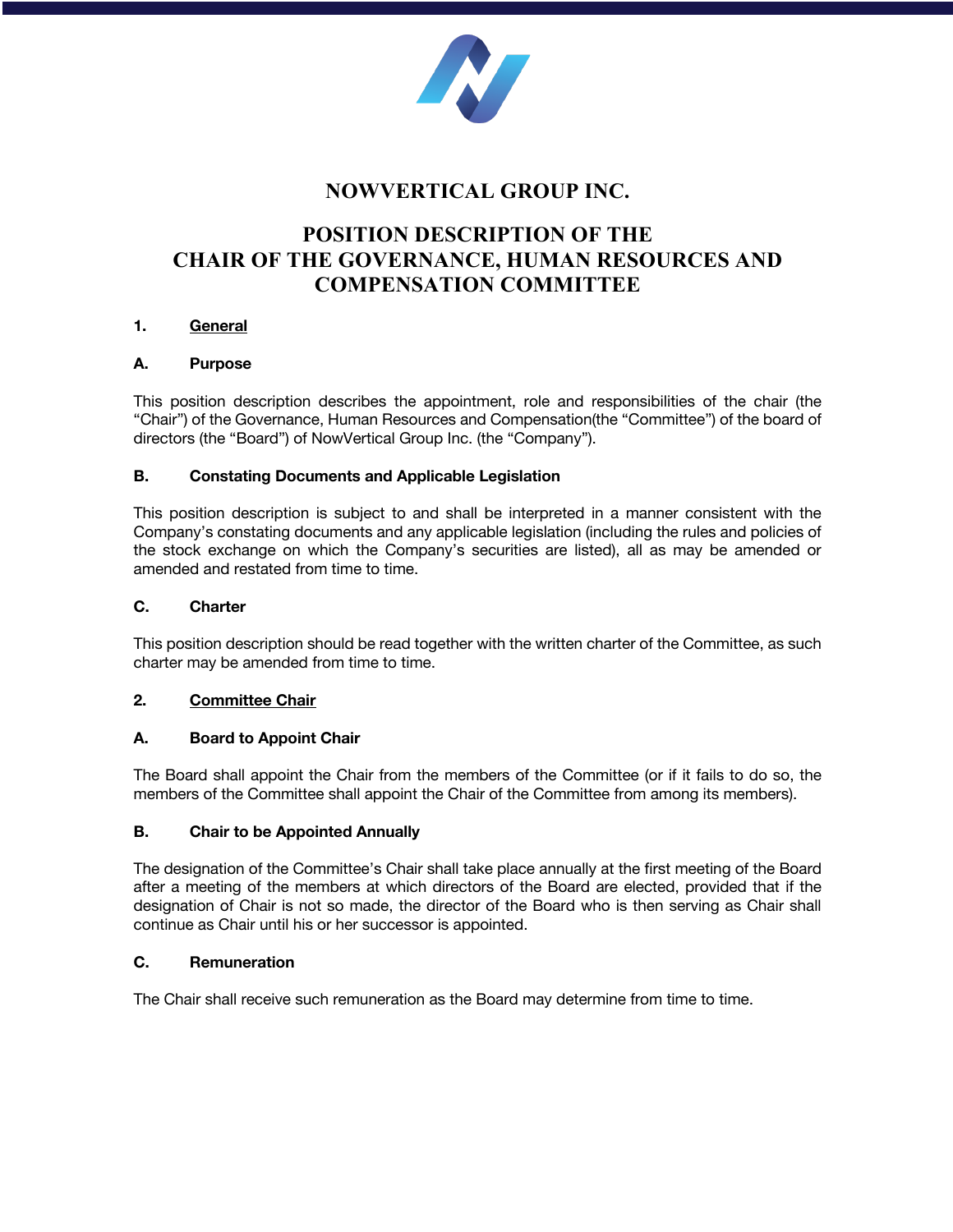

# **3. Responsibilities**

## **A. Committee Leadership**

The Chair will provide leadership to the Committee in discharging its mandate as set out in the Charter, including by:

- (a) promoting a thorough understanding by members of the Committee and management of:
	- (i) the duties and responsibilities of the Committee; and
	- (ii) the relationship between the Committee and management;
- (b) promoting cohesiveness among members of the Committee; and
- (c) promoting honest and ethical decision making by members of the Committee.

# **B. Liaison between the Committee and Management**

The Chair shall be the liaison between the Committee and the Company's management, promoting open and constructive discussions between members of the Committee and the Company's management.

## **C. Information Flow**

The Chair shall promote the proper flow of information to the Committee to keep the Committee fully apprised of all matters which are material to the Company at all times.

## **D. Meetings of the Committee**

In connection with meetings of the Committee, the Chair shall be responsible for:

- (a) scheduling meetings of the Committee based on consultations with the Committee members and management, as appropriate;
- (b) organizing and presenting the agenda for Committee meetings such that:
	- (i) all of the responsibilities assigned to the Committee under the terms of the Charter are discharged on a timely and diligent basis; and
	- (ii) members of the Committee have input into the agendas;
- (c) monitoring the adequacy of materials provided to the Committee by management in connection with the Committee's deliberations;
- (d) ensuring that the Committee has sufficient time to review the materials provided to it and to fully discuss the business that comes before the Committee;